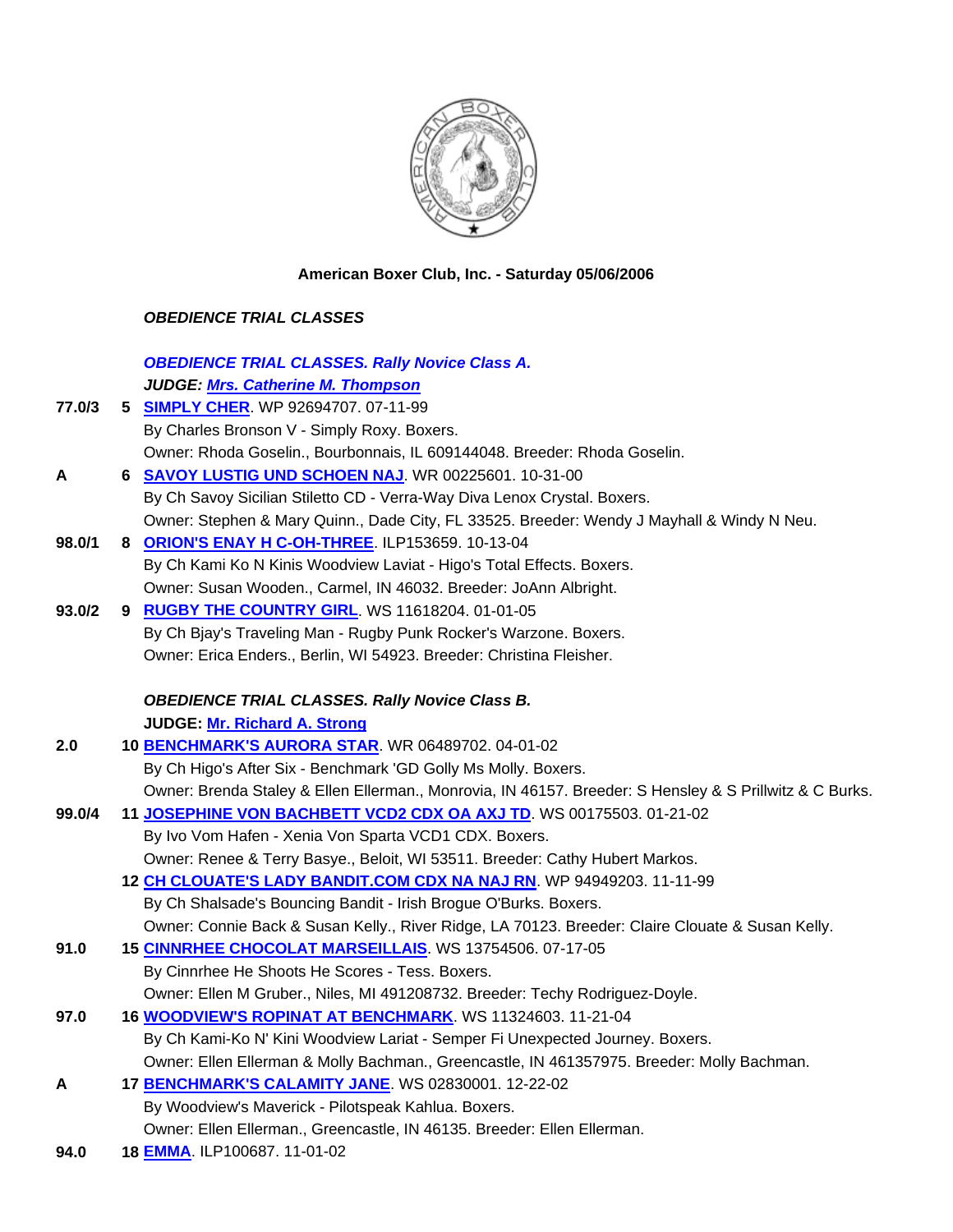|         | By Big Brutus Best Boxer - Ginger Of Seale Ranch. Boxers.                                                                       |
|---------|---------------------------------------------------------------------------------------------------------------------------------|
|         | Owner: Kenneth Kistler., Vandalia, OH 45377. Breeder: Shonda Gross.                                                             |
| 98.0    | 19 KAUAI'S MADISON AVENUE. WR 05041404. 10-03-01                                                                                |
|         | By Ch Rasilons Tangos Talisman - Winlands Madison. Boxers.                                                                      |
|         | Owner: Karen Sue Kent., Defiance, OH 43512. Breeder: Mary D Cline & Charles W Coull & David A Cline.                            |
| 85.0    | 20 SAVOY SICILIAN SCHATZ QUINN CD NAJ. WP 93663201.09-04-99                                                                     |
|         | By Ch Savoy Sicilian Stiletto - Dorado's A Love Story. Boxers.                                                                  |
|         | Owner: Stephen & Mary Quinn., Dade City, FL 33525. Breeder: Lida Mae Schwetz.                                                   |
| 99.0/3  | 21 ENCORE'S VANITY FAIR NA NAJ. WS 02865403. 01-02-03                                                                           |
|         | By Ch Encore's Judgment Day - Encore's Kaleidoscope. Boxers.                                                                    |
|         | Owner: Kay Chandler & Cheryl Cates., San Jose, CA 95123. Breeder: C Cates & B Aikenhead & E Melzer &                            |
|         | Cutler.                                                                                                                         |
| 88.0    | 22 MISS BIG BERTHA FROG STOMPER. ILP154736. 12-24-01                                                                            |
|         | Boxers.                                                                                                                         |
|         | Owner: Tracy Kinney., Batavia, OH 45103. Breeder: .                                                                             |
| 99.0    | 23 CH BANTA-REIGEL'S SIZZLIN SENSATION. WR 01055704. 01-09-01                                                                   |
|         | By Ch Suncrests Fifth Of A Nickel - Ch Banta Reigels Sizzlin Sensation CD. Boxers.                                              |
|         | Owner: Jo Ann Haberl & B J Barnhart., Brooksville, FL 34601. Breeder: Mary Banto.                                               |
| 96.0    | 24 <b>ENCORE'S JAVA JOLT CDX NA.</b> WR 02973404. 03-28-01                                                                      |
|         | By Ch Berlane's Causin An Uproar CDX - Ch Encore's Allure. Boxers.                                                              |
|         | Owner: Kay Chandler., San Jose, CA 95123. Breeder: Cheryl Cates.                                                                |
| 89.0    | 25 HABERL'S HEARTACRE'S U GOT IT. WS 10993904. 11-04-04                                                                         |
|         | By Ch Josha's Linebacker CD - Ch Banta-Riegel's Sizzlin Sensation CD. Boxers.                                                   |
|         | Owner: Dr James Kilman & Priscilla Kilman & Jo Ann Haberl., Grove City, OH 431239198. Breeder: Jo Ann<br>Haberl & B J Barnhart. |
|         | (BJ Barnhart, Agent).                                                                                                           |
| 95.0    | 26 <b>BRAVO'S DEBUTANTE CD.</b> WP 88421602. 11-01-98                                                                           |
|         | By Ch Heart Acres Escort In Black - Box Run's Promise V Kiebla. Boxers.                                                         |
|         | Owner: Joyce G Campbell DVM., Tulsa, OK 74107. Breeder: Joyce G Campbell DVM & Susan H Finley.                                  |
| 98.0    | 27 HARPO'S CERTAINCHARM D'JACQUET UD. WR 00094102. 07-10-00                                                                     |
|         | By Ch Jacquet's Bravo of Goldfield - Jacquet's Heilocentric CDX. Boxers.                                                        |
|         | Owner: Mary Nee & Karla Spitzer., Fairview Heights, IL 622083521. Breeder: Karla Spitzer & Scott Friedman.                      |
| 98.0    | 28 CH HIMASTER'S REGAL FIRE LORD CD. WP 86444604. 06-26-98                                                                      |
|         | By Ch Bayview Strides Ahead - Ch High Crest's Chances Are. Boxers.                                                              |
|         | Owner: Korinne Vanderpool & Maggie Johnson., Frisco, TX 75035. Breeder: Maggie Johnson & Alma<br>Pomeroy & Adrienne Baker.      |
| 93.0    | 29 HABERL'S HEART ACRE BLUESMAN. WS 10993903. 11-04-04                                                                          |
|         | By Ch Josha's Linebacker CD - Ch Banta-Riegel's Sizzlin Sensation CD. Boxers.                                                   |
|         | Owner: M Alencewicz & D Garrett & J Haberl & B J Barnhart., Montverde, FL 347563340. Breeder: JoAnn                             |
|         | Haberl & B J Barnhart.                                                                                                          |
| 100.0/1 | 30 DIXIE'S SOUTH'RN MAGNOLIA, CDX. WR 05854401. 01-24-02                                                                        |
|         | By Dixie's Breho Rebel Yell - Ch Dixie's Cajun Sunshine CD. Boxers.                                                             |
|         | Owner: Robin Vaughan., West Fork, AR 72774. Breeder: Robin Vaughan.                                                             |
| 77.0    | 31 CH KARMEL'S SOLAR FLARE V BENDICOR. WR 03573607. 06-28-01                                                                    |
|         | By Ch Arriba Tallsman Ego - Ch Catera's That's The Ticket. Boxers.                                                              |
|         | Owner: Ann Campbell., Knoxville, TN 37914. Breeder: Karin Wilson.                                                               |
| 99.0    | 32 LAR-SAN'S DIAMONDS N PEARLS. WP 96378201. 01-18-00                                                                           |
|         | By Ch Hi-Tech's Aristocrat - Ch Noble Hearts Jewel Of Lar-San CDX RN. Boxers.                                                   |
|         | Owner: Larry W Stogner & Susan G Stogner., Knoxville, TN 37920. Breeder: Larry W & Susan G Stogner.                             |
| 92.0    | 33 CH WINMERE INDIAN PAINTBRUSH RN. WS 03645203. 03-23-03                                                                       |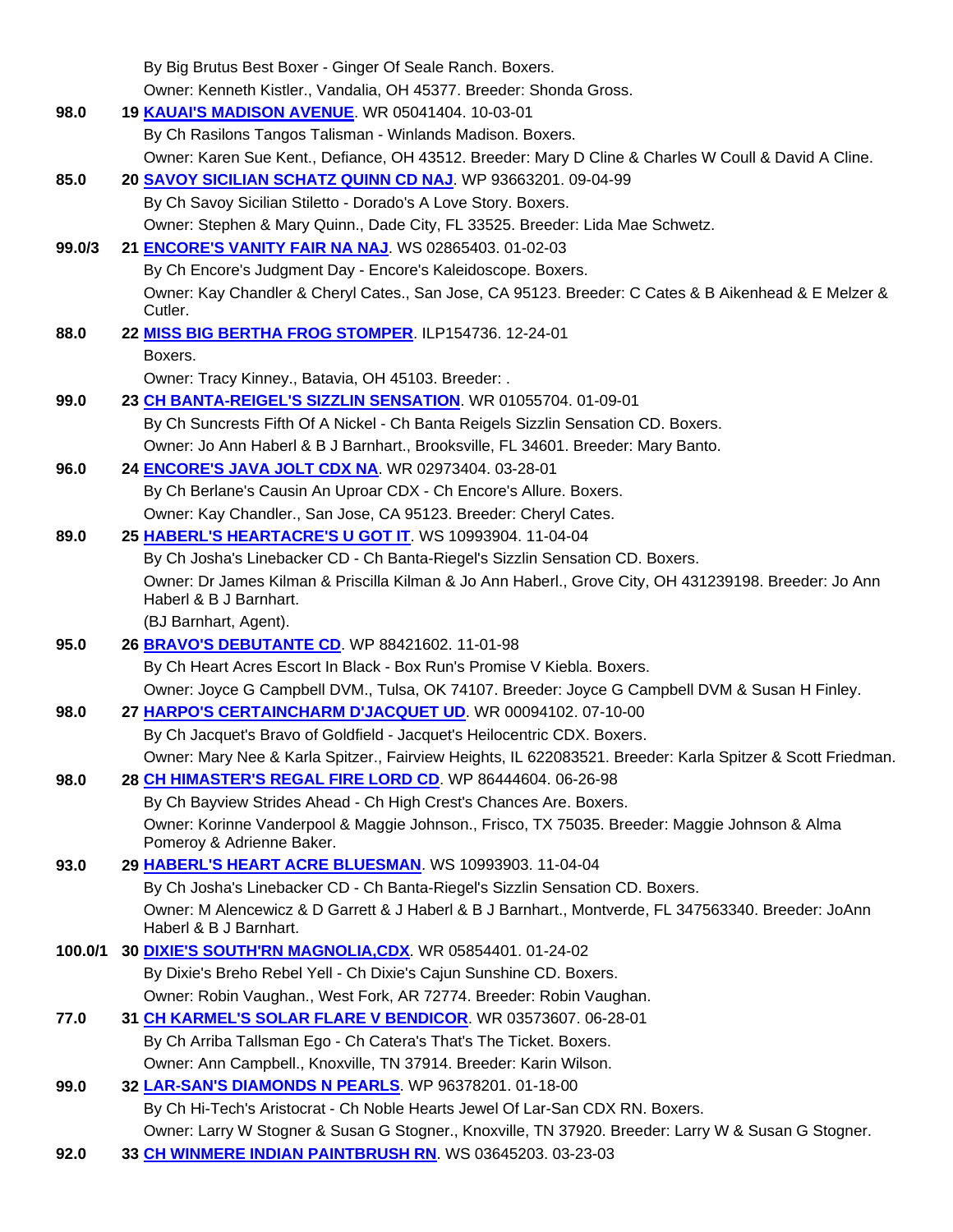|             | By Ch School's Fireworks Powerplay - Winmere Tess D'Urbervilles RN. Boxers.                                     |
|-------------|-----------------------------------------------------------------------------------------------------------------|
|             | Owner: Theresa Garton & Lynn Garton., Oklahoma City, OK 73113. Breeder: Owners.                                 |
| 99.0/2      | 34 ROVER'S YELLOWBRICK ROAD CD. WP 72228106. 07-19-96                                                           |
|             | By Ch Hausse Aron - Ch Rover's Solo Of Box M CD. Boxers.                                                        |
|             | Owner: Helena Bell., San Jose, CA 95123. Breeder: Helena Bell & Jennifer Oki.                                   |
| 95.0        | 35 CH ELANWOOD'S POLITICAL AMBITIONS. WP 98510402. 06-08-00                                                     |
|             | By Ch Valley High's Picasso - Ch Elanwood's Just Fancy. Boxers.                                                 |
|             | Owner: N Kuhlemeier & B Bancroft & B VanGuilder., Afton, MN 55001. Breeder: Bliss Bancroft & Bliss Van          |
|             | Guilder.                                                                                                        |
| 97.0        | 36 CH FIRESTAR'S INDIAN SUMMER CD. WS 01666905. 08-29-02                                                        |
|             | By Ch Storybooks Rip It Up - Ch Firestar's Carnival. Boxers.                                                    |
|             | Owner: Sandra J Johnson & Diane E Boyle., Chicago, IL 60629. Breeder: Diane E Boyle & Elizabeth J<br>Cavanaugh. |
|             |                                                                                                                 |
|             | <b>OBEDIENCE TRIAL CLASSES. Rally Advanced Class A.</b>                                                         |
|             | <b>JUDGE: Mr. Richard A. Strong</b>                                                                             |
| <b>JUDG</b> | 37 PENNY RN. ILP152409. 04-08-04                                                                                |
|             | By Running Deer - . Boxers.                                                                                     |
|             | Owner: Sandra Kislter., Vandalia, OH 45377. Breeder: .                                                          |
| <b>JUDG</b> | 38 BRAVO'S MASQUERADE CD OA OAJ RN. WP 97268105. 03-27-00                                                       |
|             | By Ch Heart Acres Escort In Black - Ch Box Run's Prophesy V Kiebla. Boxers.                                     |
|             | Owner: Ellen M Gruber., Niles, MI 49120. Breeder: S Finley & J Campbell DVM.                                    |
|             | <b>OBEDIENCE TRIAL CLASSES. Rally Advanced Class B.</b>                                                         |
|             | <b>JUDGE: Mrs. Catherine M. Thompson</b>                                                                        |
| 92.0        | 39 HABERL'S FOREVER YOUNG RN. WS 04660204. 07-06-03                                                             |
|             | By Ch Garnsey's Varsity Blues - Ch Banta-Riegel's Sizzlin Sensation CD. Boxers.                                 |
|             | Owner: MaryJane Alencewicz & Don Garrett., Montverde, FL 347563340. Breeder: JoAnn Haberl & B J                 |
|             | Barnhart.                                                                                                       |
| 89.0        | 40 CH TEALCREST'S PENNYS FROM HEAVEN CD RN OA NAJ. WR 05194901. 10-12-01                                        |
|             | By Ch Bee-Vee's What You Say - Teryl's Just Call Me Angel. Boxers.                                              |
|             | Owner: Jill Hootman., Clarksville, TN 37040. Breeder: Jill Hootman.                                             |
| 85.0        | 41 JAKOB II CDX RN NA OAP NAJ OJP. WP 88392901. 11-16-98                                                        |
|             | By Dupart Zethos V Adeltrots Two - Duchess Black Velvet. Boxers.                                                |
|             | Owner: Renee & Terry Basye Jr., Beloit, WI 535113838. Breeder: Johanna Ford.                                    |
| 99.0/1      | 42 SHERWOOD'S MEGHAN IN MOTION RN AX OAJ. WS 00773901. 05-28-02                                                 |
|             | By Sherwood's Milesian UDX RN MX AXJ - Liotto's Sherwood Paisley. Boxers.                                       |
|             | Owner: Colleen Fleury., Prairieville, LA 70769. Breeder: Colleen Fleury.                                        |
| 81.0        | 43 DERRAE'S EZEKIEL. WP 88815402. 11-05-98                                                                      |
|             | By Ch Merrilanes Derrae Lazer Beam - Trefoil's Firebird. Boxers.                                                |
|             | Owner: Susan Watts., Upper Black Eddy, PA 18972. Breeder: Larae Derr.                                           |
| 98.0/2      | 44 BENCHMARK'S JOE LOUIS CD OA MXJ RE. WP 98257603. 07-08-00                                                    |
|             | By Ch Encore's Rock Solid - Benchmark's Kwik Cash. Boxers.                                                      |
|             | Owner: Brenda & Charles Staley., Monrovia, IN 46157. Breeder: Ellen Ellerman & Jerra Ackerman.                  |
| 91.0        | 45 SEMPER FI STEALING HOME CD RN NA NAJ. WS 01295804. 07-17-02                                                  |
|             | By Ch Southgate's Judgement Day CD AX AXJ - Semper Fi Bryan's Song. Boxers.                                     |
|             | Owner: Dena M Hudson & Claudia S Clifton., Marietta, GA 30062. Breeder: Claudia & Mike Clifton.                 |
| 98.0/4      | 46 RIEGEL'S DIAMOND OF SAVOY MX MXJ RN. WR 06450702. 03-05-02                                                   |
|             | By Suncrest's In His Image - Savoy Hot Sicily CD. Boxers.                                                       |
|             | Owner: Ileana Nadal., Valrico, FL 33594. Breeder: Esther Riegel & Mary Banta.                                   |